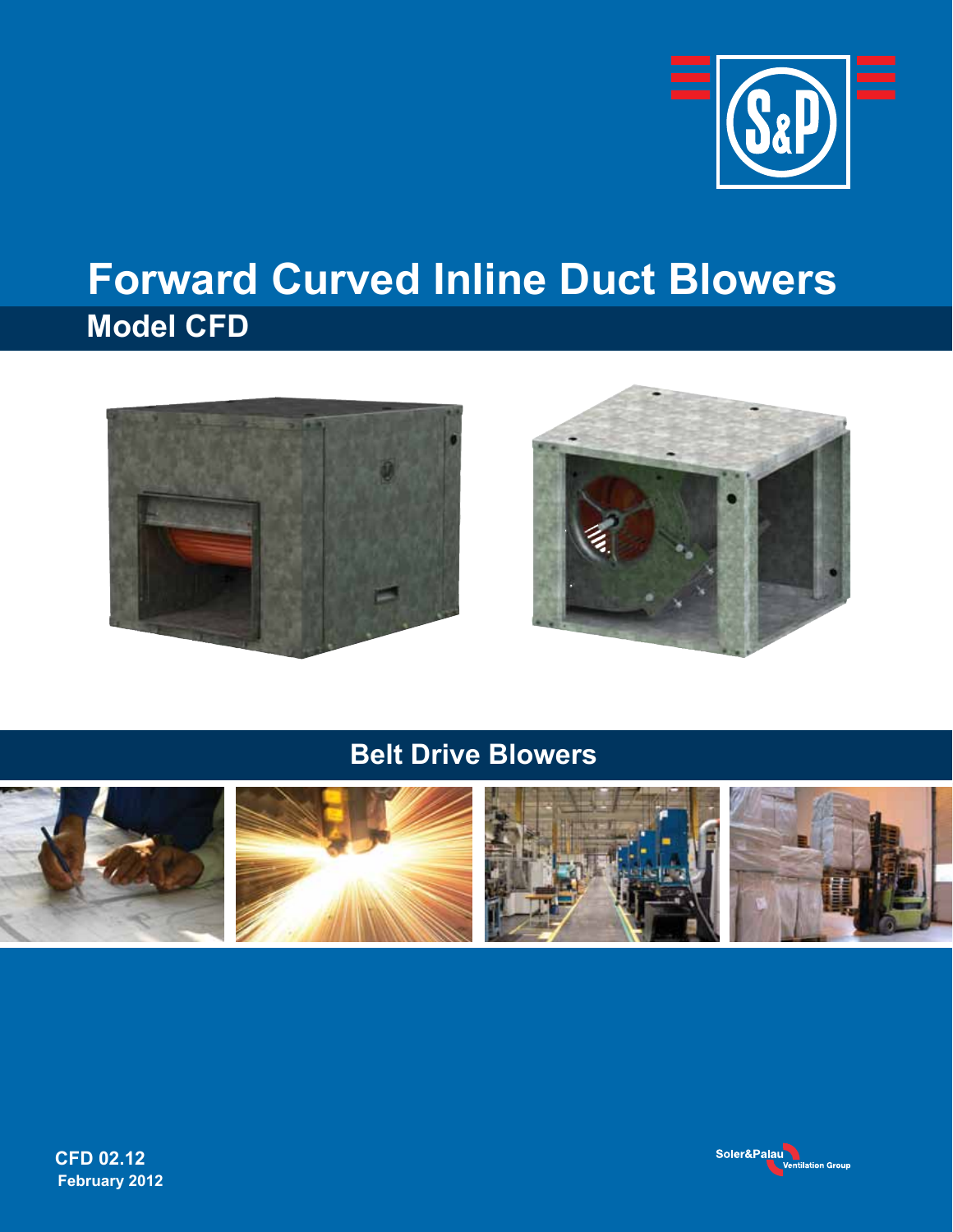**MODEL C** *Forward Curved Belt Driven Inline Duct Blower*



### **Model Features**

- Rated up to 5,800 CFM in static pressure applications up to 2-1/2" w.g.
- 5 sizes ranging from 7 to 15
- Single DWDI forward curved blower assembly with the motor located in the air stream
- Belt drives permit easy performance adjustments when needed
- Can be used in both horizontal & vertical air flow positions
- Removable access panels provide easy access for service
- AMCA Air & Sound Certified
- cULus Listed

### **Model Overview**

S&P's Forward Curved Belt Driven Inline Duct Blowers are designed for supply, exhaust or ducted return applications. The CFD is an economical fan model designed to run quietly and efficiently in cooling, heating, and ventilating applications.

The CFD was designed with several features to make life easier for the user. These features include: removable access panels with handles, adjustable motor pulleys for easy field adjusting, tight seals, and hanging rod connections.

A wide range of accessories and motors are available to meet special applications. These include: explosion-proof, totally enclosed and two speed motors. Some of the accessory options available are: filter housings, hanging and floor mount isolators and insulated housings.

### **standard Construction Features**



All specifications are subject to change without notice unless approved in submittal by Soler & Palau USA.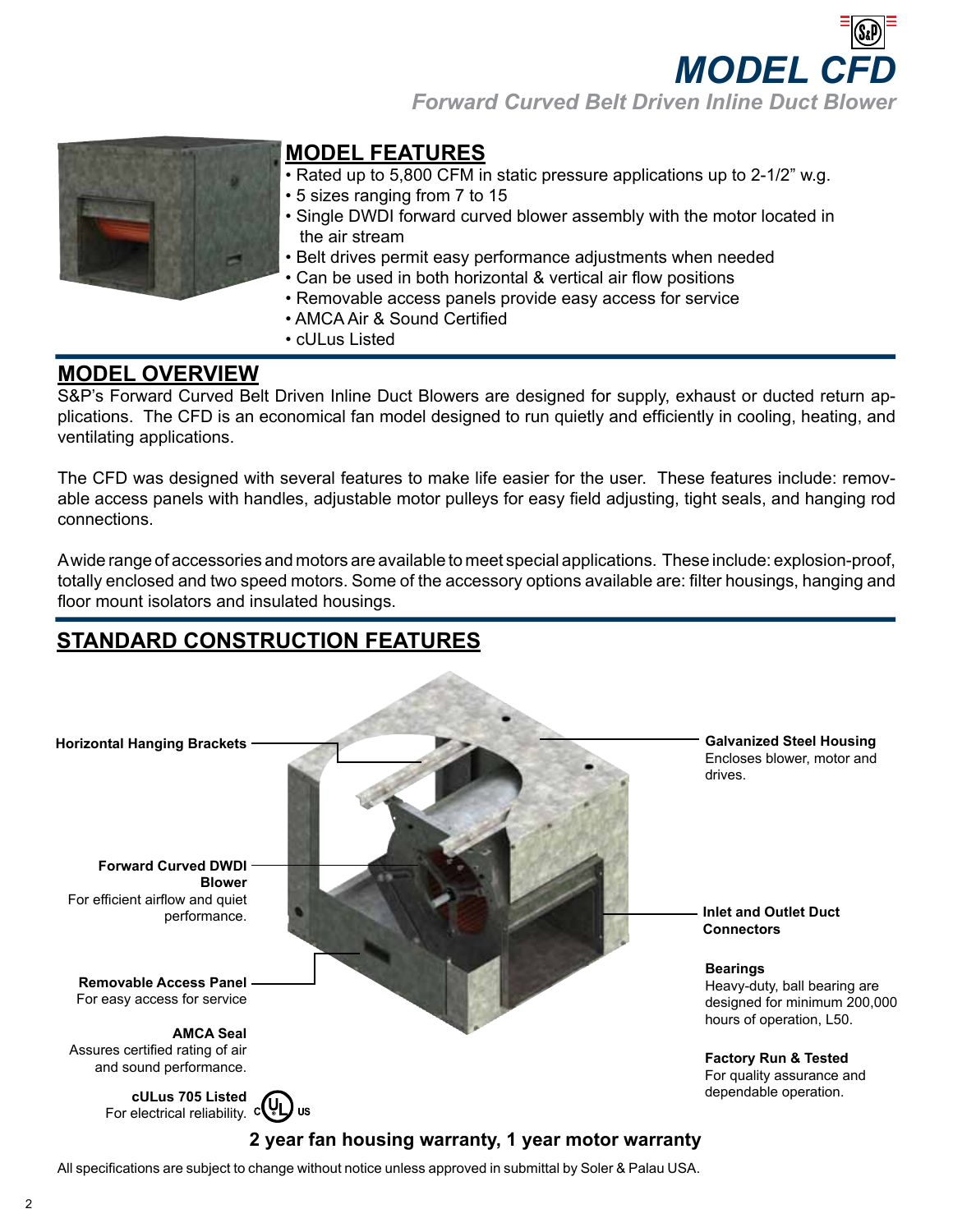

### **Construction/Specification Checklist**

#### **Fan Housing**

- Statically and dynamically balanced forward curved wheel
- 12-gauge galvanized steel blower plate/discharge opening
- 18-gauge galvanized steel housing
- Prepunched mounting holes
- Conduit opening for wiring from below unit

#### **Drives**

- Adjustable motor pulleys are standard
- Sized for minimum 150% of drive horsepower
- Machined cast iron adjustable motor pulleys
- Pivoting motor plate for belt tensioning
- Nonstatic oil resistant V-belts

#### **Bearings**

- Heavy-duty bearings are designed for minimum 200,000 hour life, L50
- Bearings are sealed and prelubricated

#### **Motors**

- 1 year warranty.
- Brands are nationally recognized and locally serviced
- Single speed open drip-proof are standard
- Explosion-proof, totally enclosed and two-speed motors are available
- All motors are rated for continuous duty
- 182T and larger motors shipped unmounted for field installation
- Disconnect switch standard with single speed drip-proof and totally enclosed motor

#### **Certifications**

- AMCA Air and Sound Certified
- cULus 705 Listed

#### **Entire Fan Unit**

• Factory assembled and tested prior to shipment for quality assurance



| <b>Model</b> | A          | B          | C.         | D           | Е            |            | G          | H         | J         | К   |            | M          | <b>Shaft</b><br>(MM/IN) | <b>WT</b><br>(LES) |
|--------------|------------|------------|------------|-------------|--------------|------------|------------|-----------|-----------|-----|------------|------------|-------------------------|--------------------|
|              | 18         | $15 - 3/8$ | 23         | $8 - 1/4$   | $9 - 1/4$    | $14 - 1/2$ | $9 - 5/8$  | $1 - 1/4$ | $1 - 1/4$ | 7/8 | $15 - 7/8$ | $13 - 3/8$ | 20/.75                  | 43                 |
| 9            | 21         | 18         | 23         | $10 - 1/4$  | $11 - 13/16$ | $17 - 1/2$ | $11 - 3/4$ | $1 - 1/4$ | $1 - 3/4$ | 7/8 | 19         | 16         | 20/.75                  | 55                 |
| 10           | $22 - 1/4$ | 20         | $24 - 3/4$ | $11 - 1/4$  | $13 - 1/8$   | $18 - 3/4$ | $13 - 3/8$ | $1 - 1/4$ | 1-3/4     | 7/8 | $20 - 1/4$ | 18         | 20/.75                  | 65                 |
| 12           | 27         | 23         | $27 - 1/2$ | $13 - 7/16$ | $15 - 5/8$   | $23 - 1/2$ | $16 - 1/8$ | $1 - 1/4$ | $1 - 3/4$ | 7/8 | 25         | 21         | 25/1                    | 82                 |
| 15           | $33 - 1/2$ | 28         | 32         | $15 - 7/8$  | $18 - 5/8$   | 28         | $19 - 1/2$ | $2 - 5/8$ | 1-3/4     | 7/8 | $30 - 1/2$ | 25         | 25/1                    | 140                |

**Dimensional** 

Dimensions in In

Metric Shafts have 'H' bushings installed to accommodate common pulleys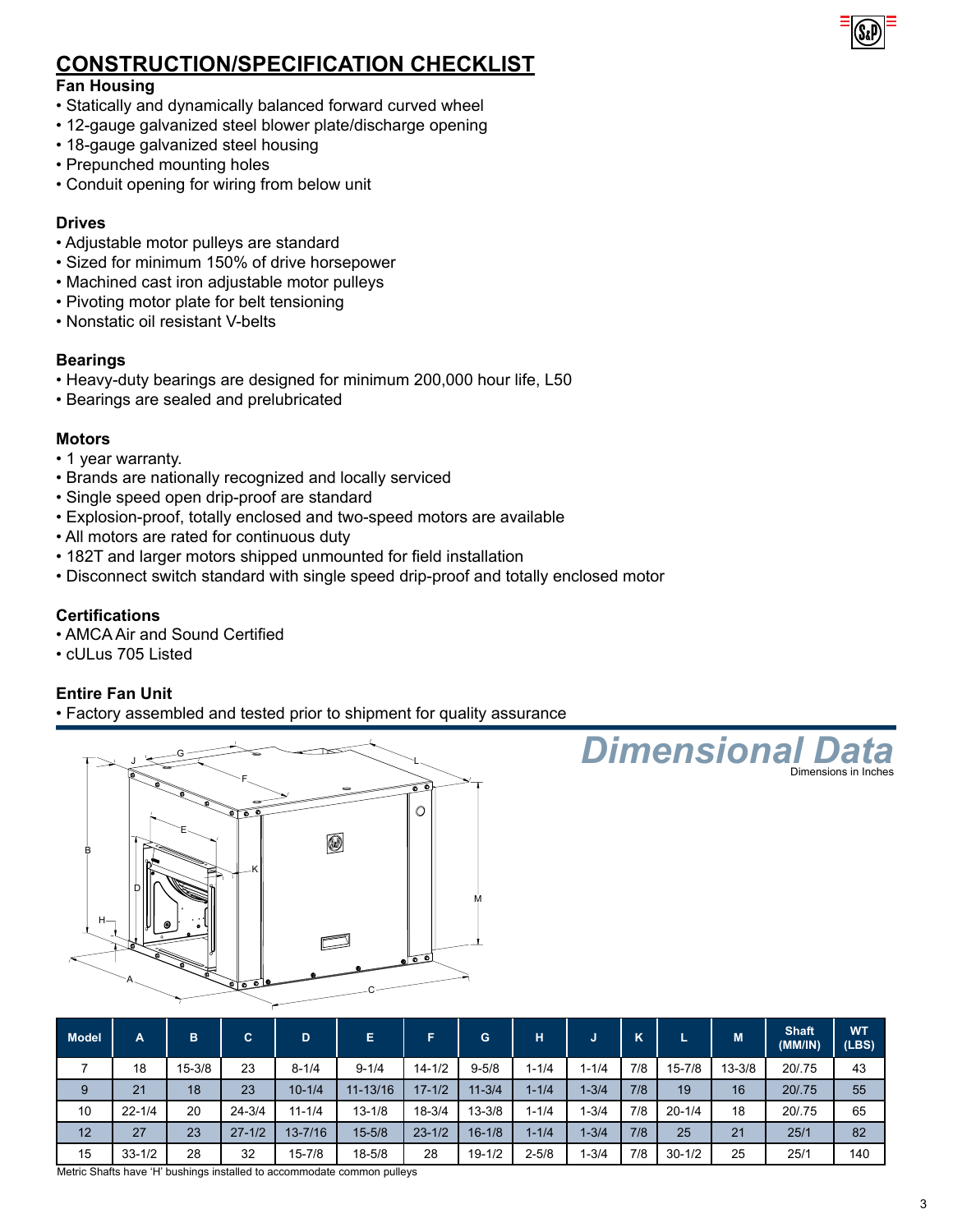



**Hanging & Floor Brackets:** For base or ceiling mounting. Neoprene and spring isolators are available.

**Filter Section:** For applications with dusty or dirt laden air. The filters are easily removable for cleaning.

**Insulated Housing:** Used for condensation control or noise reduction.

**Disconnect Switch:** Nonfused safety disconnect available for all motor sizes and enclosures. Specify prewired if desired. (Wiring not available on explosion proof and two speed motors).

**Filter Section**

**Special Coatings** *(Epoxy Coating is Standard)***:** For protective and decorative purposes. Available coatings include: Synthetic Resin and Heresite (air-dried phenolic). Contact your representative or the factory for more information on available coatings and colors.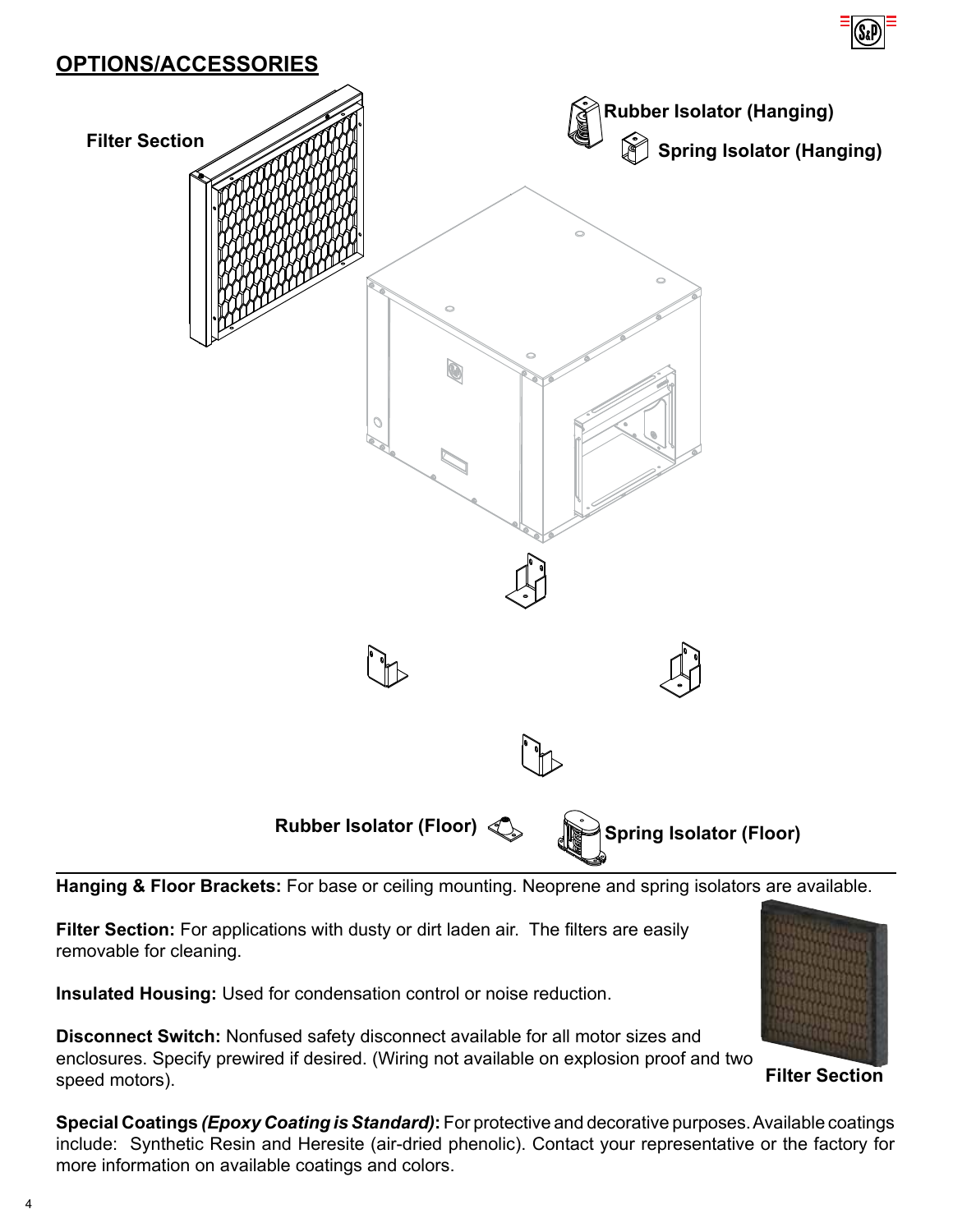| CFD07      |      |            |            |            |            |      |           |            |            |           |           |            |            |            |            |           |                |            |                          |            |                          |            |            |            |                          |            |            |
|------------|------|------------|------------|------------|------------|------|-----------|------------|------------|-----------|-----------|------------|------------|------------|------------|-----------|----------------|------------|--------------------------|------------|--------------------------|------------|------------|------------|--------------------------|------------|------------|
| <b>CFM</b> | ov   |            | 0.125" SP  |            | 0.25" SP   |      | 0.375" SP | $0.5"$ SP  |            |           | 0.625" SP |            | $0.75"$ SP |            | $1"$ SP    |           | 1.25" SP       |            | $1.5"$ SP                |            | 1.75" SP                 | $2"$ SP    |            | 2.25" SP   |                          |            | $2.5"$ SP  |
|            |      | <b>RPM</b> | <b>BHP</b> | <b>RPM</b> | <b>BHP</b> |      | RPM BHP   | <b>RPM</b> | <b>BHP</b> |           | RPM BHP   | <b>RPM</b> | <b>BHP</b> | <b>RPM</b> | <b>BHP</b> |           | <b>RPM BHP</b> | <b>RPM</b> | <b>BHP</b>               | <b>RPM</b> | <b>BHP</b>               | <b>RPM</b> | <b>BHP</b> | <b>RPM</b> | <b>BHP</b>               | <b>RPM</b> | <b>BHP</b> |
| 200        | 467  | 507        | 0.01       | 706        | 0.03       | 856  | 0.04      | 980        | 0.05       | 1088      | 0.07      | 1184 0.09  |            | 1354       | 0.13       | 1502 0.17 |                | 1634       | 0.21                     | 1756 0.26  |                          | 1869       | 0.31       | 1975 0.36  |                          |            | 2074 0.42  |
| 300        | 701  | 530        | 0.02       | 719        | 0.03       | 872  | 0.05      | 1001       | 0.07       | 1114      | 0.09      | 1214       | 0.11       | 1391       | 0.16       | 1544      | 0.2            | 1682       | 0.26                     | 1807 0.31  |                          | 1923       | 0.37       | 2031       | 0.43                     |            | 2133 0.49  |
| 400        | 934  | 579        | 0.03       | 741        | 0.05       | 886  | 0.06      | 1013       | 0.09       | 1127 0.11 |           | 1230 0.13  |            | 1412       | 0.19       | 1571      | 0.24           | 1712       | 0.3                      | 1841       | 0.36                     | 1960       | 0.42       | 2071       | 0.49                     |            | 2176 0.56  |
| 500        | 1168 | 645        | 0.04       | 783        | 0.06       | 912  | 0.08      | 1031       | 0.11       | 1141      | 0.13      | 1242       | 0.16       | 1425       | 0.22       | 1586      | 0.28           | 1731       | 0.34                     | 1863       | 0.41                     | 1985       | 0.48       | 2099       | 0.56                     | 2206       | 0.63       |
| 600        | 1401 | 720        | 0.06       | 840        | 0.08       | 953  | 0.11      | 1061       | 0.13       | 1163      | 0.16      | 1260       | 0.19       | 1438       | 0.25       | 1598      | 0.32           | 1744       | 0.39                     | 1878       | 0.47                     | 2002       | 0.54       | 2118       | 0.62                     | 2227       | 0.71       |
| 700        | 1635 | 801        | 0.09       | 907        | 0.11       | 1007 | 0.14      | 1104       | 0.17       | 1197      | 0.2       | 1287       | 0.23       | 1456       | 0.29       | 1612 0.37 |                | 1756       | 0.45                     | 1890       | 0.53                     | 2015       | 0.61       | 2132       | 0.7                      |            |            |
| 800        | 1868 | 885        | 0.12       | 981        | 0.15       | 1071 | 0.18      | 1158       | 0.21       | 1243      | 0.24      | 1325       | 0.27       | 1483       | 0.34       | 1632 0.42 |                | 1772       | 0.5                      | 1903       | 0.59                     | 2027       | 0.68       | 2144       | 0.77                     |            |            |
| 900        | 2102 | 972        | 0.17       | 1059       | 0.2        |      | 1141 0.23 | 1221       | 0.26       | 1298 0.29 |           | 1374 0.33  |            | 1520       | 0.4        | 1660 0.49 |                | 1793 0.57  |                          | 1920       | 0.66                     | 2041       | 0.76       |            |                          |            |            |
| 1000       | 2335 | 1061       | 0.22       | 1141       | 0.26       | 1217 | 0.29      | 1290       | 0.32       | 1361      | 0.36      | 1430       | 0.4        | 1566       | 0.48       | 1697      | 0.56           | 1823       | 0.65                     | 1944       | 0.74                     |            |            |            |                          |            |            |
| 1100       | 2569 | 1150       | 0.29       | 1225       | 0.33       | 1296 | 0.36      | 1363       | 0.4        | 1429      | 0.44      | 1494       | 0.48       | 1620       | 0.56       | 1742 0.65 |                | 1861       | 0.74                     |            |                          |            |            |            |                          |            |            |
| 1200       | 2802 | 1241       | 0.37       | 1311       | 0.41       | 1377 | 0.45      | 1440       | 0.49       | 1502 0.53 |           | 1562       | 0.57       | 1679       | 0.66       | 1794      | 0.75           |            | $\overline{\phantom{a}}$ |            |                          |            |            |            |                          |            |            |
| 1300       | 3036 | 1333       | 0.46       | 1398       | 0.51       |      | 1460 0.55 | 1520       | 0.59       | 1577 0.63 |           | 1634       | 0.68       | 1744       | 0.77       |           |                |            | $\blacksquare$           |            | $\overline{\phantom{a}}$ |            |            |            | $\overline{\phantom{a}}$ |            |            |
| 1400       | 3270 | 1426       | 0.57       | 1487       | 0.62       |      | 1545 0.66 | 1601       | 0.71       | 1655      | 0.75      |            |            |            |            |           |                |            |                          |            |                          |            |            |            |                          |            |            |
| 1500       | 3503 | 1519       | 0.69       | 1576       | 0.74       |      |           |            |            |           |           |            |            |            |            |           |                |            |                          |            |                          |            |            |            |                          |            |            |

#### **CFD09**

| <b>CFM</b> | OV   | 0.125" SP  |            |            | $0.25"$ SP |            | 0.375" SP  |            | $0.5"$ SP                |            | 0.625" SP                |                          | 0.75" SP   |            | $1"$ SP    |            | 1.25" SP   |
|------------|------|------------|------------|------------|------------|------------|------------|------------|--------------------------|------------|--------------------------|--------------------------|------------|------------|------------|------------|------------|
|            |      | <b>RPM</b> | <b>BHP</b> | <b>RPM</b> | <b>BHP</b> | <b>RPM</b> | <b>BHP</b> | <b>RPM</b> | <b>BHP</b>               | <b>RPM</b> | <b>BHP</b>               | <b>RPM</b>               | <b>BHP</b> | <b>RPM</b> | <b>BHP</b> | <b>RPM</b> | <b>BHP</b> |
| 500        | 749  | 442        | 0.04       | ä,         | ä,         |            |            | ٠          | -                        | ٠          | ٠                        | ٠                        | ä,         |            |            |            |            |
| 600        | 899  | 455        | 0.05       | ä,         | ٠          | ۰          | ٠          | ٠          | $\overline{\phantom{m}}$ | ۰          | $\overline{\phantom{m}}$ | $\overline{\phantom{a}}$ | ٠          | ٠          | ٠          |            |            |
| 700        | 1049 | 481        | 0.06       | 624        | 0.1        |            | ٠          | ٠          | ٠                        | ٠          | -                        |                          | ٠          |            |            |            |            |
| 800        | 1199 | 513        | 0.08       | 634        | 0.12       | ۰          | ٠          | ٠          | ٠                        | ٠          | $\overline{\phantom{m}}$ | ٠                        | ٠          |            | ٠          |            |            |
| 900        | 1349 | 550        | 0.1        | 655        | 0.14       | 766        | 0.2        | ٠          | $\overline{\phantom{m}}$ | ٠          | $\overline{\phantom{m}}$ |                          | ۰          |            | ٠          |            |            |
| 1000       | 1499 | 588        | 0.13       | 683        | 0.17       | 780        | 0.23       | 883        | 0.3                      | ۰          | $\overline{\phantom{m}}$ | ٠                        | ۰          |            | ٠          |            |            |
| 1100       | 1648 | 628        | 0.16       | 715        | 0.21       | 801        | 0.26       | 891        | 0.33                     | 987        | 0.41                     |                          | ٠          |            |            |            |            |
| 1200       | 1798 | 669        | 0.2        | 751        | 0.25       | 829        | 0.31       | 909        | 0.37                     | 993        | 0.45                     |                          | ٠          |            | ٠          |            |            |
| 1300       | 1948 | 711        | 0.25       | 788        | 0.3        | 860        | 0.36       | 933        | 0.42                     | 1008       | 0.5                      | 1086                     | 0.58       |            |            |            |            |
| 1400       | 2098 | 753        | 0.31       | 826        | 0.36       | 894        | 0.42       | 962        | 0.48                     | 1030       | 0.55                     | 1100                     | 0.64       | 1248       | 0.83       |            |            |
| 1500       | 2248 | 795        | 0.37       | 866        | 0.43       | 930        | 0.49       | 993        | 0.55                     | 1056       | 0.62                     | 1120                     | 0.7        | 1254       | 0.89       | 1397       | 1.12       |
| 1600       | 2398 | 838        | 0.44       | 906        | 0.5        | 968        | 0.56       | 1027       | 0.63                     | 1086       | 0.7                      | 1145                     | 0.78       | 1267       | 0.96       |            |            |
| 1700       | 2548 | 881        | 0.51       | 947        | 0.58       | 1006       | 0.65       | 1063       | 0.72                     | 1118       | 0.79                     | 1173                     | 0.87       | 1286       | 1.05       |            |            |
| 1800       | 2697 | 924        | 0.6        | 989        | 0.67       | 1046       | 0.74       | 1100       | 0.82                     | 1152       | 0.89                     | 1204                     | 0.97       |            | ä,         |            |            |
| 1900       | 2847 | 967        | 0.7        | 1031       | 0.77       | 1086       | 0.85       | 1138       | 0.93                     | 1188       | 1                        | 1237                     | 1.09       |            | ä,         |            |            |
| 2000       | 2997 | 1010       | 0.8        | 1073       | 0.89       | 1127       | 0.97       | 1176       | 1.05                     | 1225       | 1.13                     |                          | ÷,         |            |            |            |            |
| 2100       | 3147 | 1054       | 0.92       | 1115       | 1.01       | 1167       | 1.09       |            | $\overline{\phantom{0}}$ | ٠          | $\bar{ }$                |                          | ä,         |            |            |            |            |
| 2200       | 3297 | 1098       | 1.05       | 1158       | 1.14       |            |            |            |                          |            |                          |                          |            |            |            |            |            |

Performance shown is for installation Type B free inlet, ducted outlet. Performance ratings do not include the effects of appurtenances. Power rating (BHP) does not include transmission losses.



Soler & Palau USA, Div. of Soler & Palau<br>Ventilation Group certifies that the Models CFD<br>shown herein are licensed to bear the AMCA<br>Seal. The ratings shown are based on test and procedures performed in accordance with AMCA Publication 211 and AMCA Publication 311 and comply with the requirement of the AMCA Certified Ratings Program.

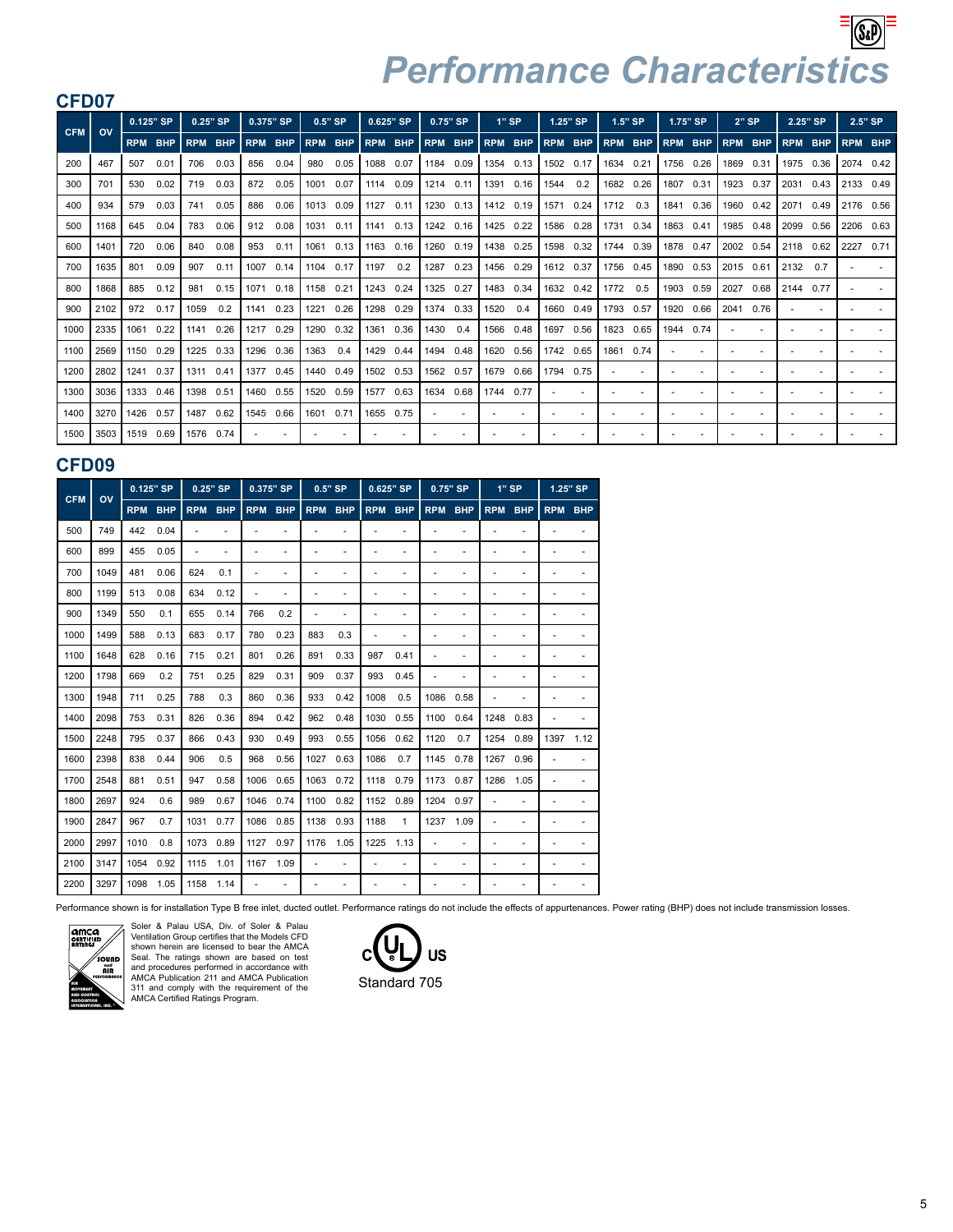| CFD <sub>10</sub> |                        |     |                |     |                |     |                |      |                |                |                |           |                |            |            |           |                |           |                |                |                          |                          |      |                |                          |      |                |
|-------------------|------------------------|-----|----------------|-----|----------------|-----|----------------|------|----------------|----------------|----------------|-----------|----------------|------------|------------|-----------|----------------|-----------|----------------|----------------|--------------------------|--------------------------|------|----------------|--------------------------|------|----------------|
|                   |                        |     | 0.125" SP      |     | $0.25"$ SP     |     | 0.375" SP      |      | $0.5"$ SP      |                | 0.625" SP      |           | $0.75"$ SP     |            | $1"$ SP    |           | 1.25" SP       |           | $1.5"$ SP      |                | 1.75" SP                 | $2"$ SP                  |      |                | 2.25" SP                 |      | $2.5"$ SP      |
| <b>CFM</b>        | $\mathsf{O}\mathsf{V}$ |     | <b>RPM BHP</b> |     | <b>RPM BHP</b> |     | <b>RPM BHP</b> |      | <b>RPM BHP</b> |                | <b>RPM BHP</b> |           | <b>RPM BHP</b> | <b>RPM</b> | <b>BHP</b> |           | <b>RPM BHP</b> |           | <b>RPM BHP</b> | <b>RPM BHP</b> |                          | <b>RPM BHP</b>           |      | <b>RPM BHP</b> |                          |      | <b>RPM BHP</b> |
| 400               | 474                    | 372 | 0.02           | 512 | 0.04           | 617 | 0.07           | 707  | 0.09           | 785            | 0.12           | 856       | 0.15           | 982        | 0.21       | 1093 0.28 |                | 1193      | 0.36           | 1286 0.44      |                          | 1371                     | 0.52 | 1452 0.61      |                          | 1528 | 0.71           |
| 500               | 593                    | 380 | 0.03           | 521 | 0.05           | 627 | 0.08           | 718  | 0.1            | 795            | 0.13           | 866       | 0.17           | 992        | 0.23       | 1103 0.31 |                | 1204      | 0.39           | 1296 0.47      |                          | 1382 0.56                |      | 1463 0.66      |                          | 1539 | 0.76           |
| 600               | 711                    | 389 | 0.04           | 529 | 0.06           | 637 | 0.09           | 728  | 0.12           | 807            | 0.15           | 877       | 0.19           | 1003       | 0.26       | 1114 0.34 |                |           | 1214 0.42      | 1307 0.51      |                          | 1392 0.61                |      | 1473 0.71      |                          |      | 1549 0.81      |
| 700               | 830                    | 398 | 0.04           | 537 | 0.07           | 645 | 0.11           | 735  | 0.14           | 816            | 0.17           | 886       | 0.21           | 1014       | 0.29       | 1124 0.37 |                | 1226      | 0.46           | 1317 0.56      |                          | 1403 0.66                |      | 1483 0.76      |                          |      | 1560 0.87      |
| 800               | 949                    | 408 | 0.05           | 546 | 0.09           | 653 | 0.12           | 744  | 0.16           | 825            | 0.2            | 897       | 0.24           | 1024       | 0.32       | 1134 0.41 |                | 1234      | 0.51           | 1327           | 0.61                     | 1413 0.71                |      | 1494 0.82      |                          |      | 1570 0.93      |
| 900               | 1067                   | 420 | 0.06           | 554 | 0.1            | 662 | 0.14           | 752  | 0.18           | 832            | 0.22           | 904       | 0.27           | 1033       | 0.36       | 1144      | 0.45           | 1246      | 0.55           | 1339           | 0.66                     | 1423                     | 0.77 | 1504 0.88      |                          | 1580 | 0.99           |
| 1000              | 1186                   | 435 | 0.08           | 563 | 0.12           | 670 | 0.16           | 761  | 0.21           | 841            | 0.25           | 913       | 0.3            | 1042       | 0.4        | 1153      | 0.5            | 1254      | 0.6            | 1348 0.71      |                          | 1435 0.83                |      | 1514 0.94      |                          | 1590 | 1.07           |
| 1100              | 1304                   | 452 | 0.1            | 574 | 0.14           | 679 | 0.18           | 769  | 0.23           | 849            | 0.28           | 921       | 0.33           | 1049       | 0.44       | 1162 0.54 |                | 1265      | 0.66           | 1358 0.77      |                          | 1444 0.89                |      | 1524 1.01      |                          |      |                |
| 1200              | 1423                   | 472 | 0.11           | 585 | 0.16           | 688 | 0.21           | 777  | 0.26           | 857            | 0.31           | 930       | 0.37           | 1058       | 0.48       | 1171      | 0.59           | 1274 0.71 |                | 1367 0.83      |                          | 1454 0.96                |      | 1535 1.09      |                          |      | $\sim$         |
| 1300              | 1541                   | 493 | 0.14           | 598 | 0.18           | 697 | 0.24           | 786  | 0.29           | 866            | 0.35           | 938       | 0.41           | 1066       | 0.53       | 1179 0.65 |                | 1281      | 0.77           | 1376           | 0.9                      | 1463                     | 1.03 |                |                          |      |                |
| 1400              | 1660                   | 513 | 0.16           | 613 | 0.21           | 708 | 0.27           | 795  | 0.33           | 874            | 0.39           | 946       | 0.45           | 1075       | 0.57       | 1188      | 0.7            | 1290      | 0.83           | 1383           | 0.97                     | 1470                     | 1.11 |                | $\overline{a}$           |      |                |
| 1500              | 1779                   | 536 | 0.19           | 631 | 0.24           | 720 | 0.3            | 805  | 0.36           | 883            | 0.43           | 955       | 0.49           | 1083       | 0.63       | 1196 0.76 |                | 1298      | 0.9            | 1392           | 1.04                     | ٠                        |      |                | ٠                        |      |                |
| 1600              | 1897                   | 561 | 0.22           | 649 | 0.28           | 733 | 0.34           | 816  | 0.4            | 893            | 0.47           | 964       | 0.54           | 1091       | 0.68       | 1204 0.82 |                | 1307      | 0.97           | 1400 1.12      |                          | $\sim$                   |      |                |                          |      |                |
| 1700              | 2016                   | 586 | 0.26           | 667 | 0.31           | 748 | 0.38           | 828  | 0.44           | 903            | 0.52           | 973       | 0.59           | 1100       | 0.74       | 1213 0.89 |                | 1315      | 1.04           |                |                          | ٠                        |      |                |                          |      | $\sim$         |
| 1800              | 2134                   | 612 | 0.3            | 688 | 0.36           | 764 | 0.42           | 840  | 0.49           | 914            | 0.57           | 982       | 0.64           | 1108       | 0.8        | 1221      | 0.96           | 1323      | 1.12           |                |                          |                          |      |                |                          |      |                |
| 1900              | 2253                   | 638 | 0.34           | 708 | 0.4            | 783 | 0.47           | 854  | 0.54           | 925            | 0.62           | 993       | 0.7            | 1117       | 0.86       | 1229 1.03 |                |           | ٠              |                |                          |                          |      |                |                          |      |                |
| 2000              | 2371                   | 665 | 0.39           | 730 | 0.45           | 801 | 0.53           | 869  | 0.6            | 938            | 0.68           | 1004      | 0.76           | 1127       | 0.93       | 1238 1.11 |                |           | $\blacksquare$ |                |                          | ٠                        |      |                |                          |      |                |
| 2100              | 2490                   | 692 | 0.45           | 754 | 0.51           | 821 | 0.58           | 886  | 0.66           | 952            | 0.74           | 1016 0.83 |                | 1137       | 1.01       |           |                |           | $\overline{a}$ |                | $\ddot{\phantom{1}}$     | ÷.                       |      |                |                          |      |                |
| 2200              | 2608                   | 720 | 0.51           | 778 | 0.58           | 841 | 0.65           | 905  | 0.73           | 966            | 0.81           | 1029      | 0.9            | 1147       | 1.08       |           |                |           | $\overline{a}$ |                |                          | ÷,                       |      |                |                          |      |                |
| 2300              | 2727                   | 747 | 0.58           | 802 | 0.64           | 861 | 0.72           | 923  | 0.8            | 982            | 0.88           |           | 1042 0.98      |            |            |           |                |           | ä,             |                |                          |                          |      |                |                          |      |                |
| 2400              | 2846                   | 776 | 0.65           | 828 | 0.72           | 883 | 0.79           | 941  | 0.88           | 999            | 0.96           | 1057      | 1.06           |            |            |           |                |           | $\sim$         |                | $\ddot{\phantom{1}}$     | $\overline{a}$           |      |                | $\overline{\phantom{a}}$ |      |                |
| 2500              | 2964                   | 804 | 0.73           | 853 | 0.8            | 906 | 0.88           | 961  | 0.96           |                | 1017 1.05      |           |                |            |            |           |                |           | ÷,             |                |                          | $\overline{\phantom{a}}$ |      |                |                          |      |                |
| 2600              | 3083                   | 832 | 0.82           | 879 | 0.89           | 929 | 0.97           | 982  | 1.05           |                |                |           |                |            |            |           |                |           | ٠              |                | $\overline{\phantom{a}}$ | ÷                        |      |                |                          |      |                |
| 2700              | 3201                   | 861 | 0.91           | 906 | 0.98           | 954 | 1.06           | 1004 | 1.15           | $\overline{a}$ |                | ٠         |                | ٠          |            | ٠         |                |           | ٠              |                |                          | $\sim$                   |      |                |                          |      |                |
| 2800              | 3320                   | 889 | 1.01           | 933 | 1.08           |     |                |      |                |                |                |           |                |            |            |           |                |           |                |                |                          |                          |      |                |                          |      |                |
| 2900              | 3438                   | 918 | 1.12           |     |                |     |                |      |                |                |                |           |                |            |            |           |                |           |                |                |                          |                          |      |                |                          |      |                |

Performance shown is for installation Type B free inlet, ducted outlet. Performance ratings do not include the effects of appurtenances. Power rating (BHP) does not include transmission losses.



Soler & Palau USA, Div. of Soler & Palau Ventilation Group certifies that the Models CFD shown herein are licensed to bear the AMCA Seal. The ratings shown are based on test and procedures performed in accordance with AMCA Publication 211 and AMCA Publication 311 and comply with the requirement of the AMCA Certified Ratings Program.

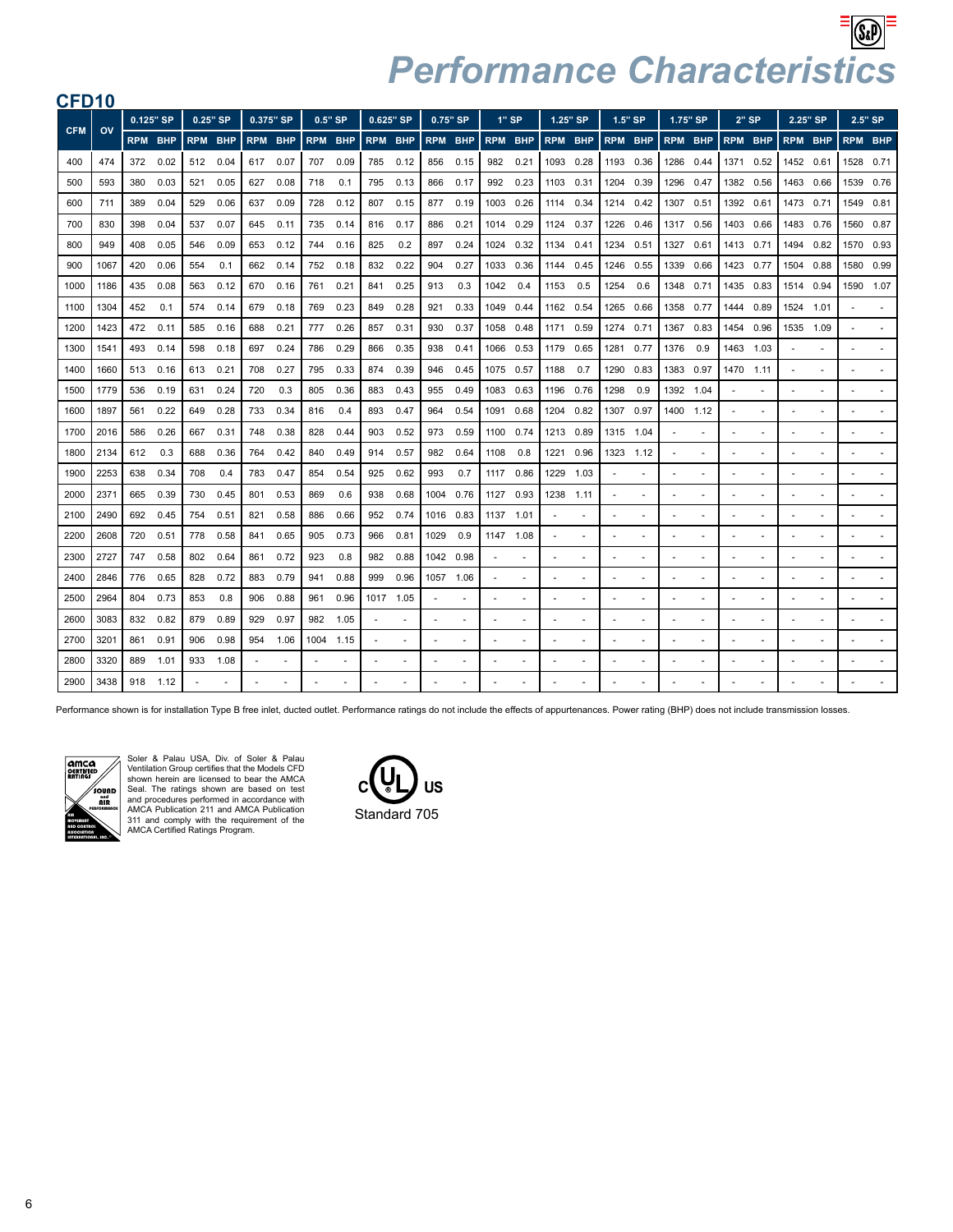| <b>CFD12</b> |      |     |                |            |            |     |                |            |            |                          |                |                          |                          |            |                          |                |      |            |                          |                          |              |                |                          |                          |                          |            |                          |
|--------------|------|-----|----------------|------------|------------|-----|----------------|------------|------------|--------------------------|----------------|--------------------------|--------------------------|------------|--------------------------|----------------|------|------------|--------------------------|--------------------------|--------------|----------------|--------------------------|--------------------------|--------------------------|------------|--------------------------|
| <b>CFM</b>   | OV   |     | 0.125" SP      |            | $0.25"$ SP |     | 0.375" SP      |            | $0.5"$ SP  |                          | 0.625" SP      |                          | $0.75"$ SP               | $1"$ SP    |                          | 1.25" SP       |      |            | $1.5"$ SP                | 1.75" SP                 |              |                | $2"$ SP                  | 2.25" SP                 |                          |            | $2.5"$ SP                |
|              |      |     | <b>RPM BHP</b> | <b>RPM</b> | <b>BHP</b> |     | <b>RPM BHP</b> | <b>RPM</b> | <b>BHP</b> |                          | <b>RPM BHP</b> |                          | <b>RPM BHP</b>           | <b>RPM</b> | <b>BHP</b>               | <b>RPM BHP</b> |      | <b>RPM</b> | <b>BHP</b>               | <b>RPM BHP</b>           |              |                | <b>RPM BHP</b>           | <b>RPM BHP</b>           |                          | <b>RPM</b> | <b>BHP</b>               |
| 800          | 678  | 345 | 0.05           | 475        | 0.09       | 573 | 0.13           | 654        | 0.18       | 724                      | 0.23           | 787                      | 0.28                     | 896        | 0.39                     | 992            | 0.51 | 1077       | 0.64                     | 1155                     | 0.77         | 1228           | 0.91                     | 1296                     | 1.05                     | 1360       | 1.2                      |
| 900          | 763  | 349 | 0.06           | 478        | 0.1        | 578 | 0.15           | 660        | 0.2        | 731                      | 0.25           | 795                      | 0.31                     | 906        | 0.43                     | 1003 0.55      |      | 1089       | 0.69                     | 1168                     | 0.82         | 1241           | 0.97                     | 1309 1.12                |                          | 1374       | 1.27                     |
| 1000         | 848  | 351 | 0.06           | 481        | 0.11       | 582 | 0.16           | 666        | 0.22       | 738                      | 0.27           | 802                      | 0.34                     | 915        | 0.46                     | 1012 0.59      |      | 1100       | 0.73                     | 1179                     | 0.88         | 1253           | 1.03                     | 1322 1.19                |                          | 1387       | 1.35                     |
| 1100         | 932  | 357 | 0.07           | 484        | 0.12       | 585 | 0.18           | 670        | 0.24       | 743                      | 0.3            | 809                      | 0.36                     | 923        | 0.5                      | 1021           | 0.64 | 1109       | 0.78                     | 1190                     | 0.94         | 1264           | 1.1                      | 1333                     | 1.26                     | 1399       | 1.43                     |
| 1200         | 1017 | 365 | 0.08           | 489        | 0.14       | 588 | 0.19           | 674        | 0.26       | 748                      | 0.32           | 814                      | 0.39                     | 929        | 0.53                     | 1029           | 0.68 | 1118       | 0.84                     | 1199                     | $\mathbf{1}$ | 1274           | 1.16                     | 1344                     | 1.33                     | 1410       | 1.51                     |
| 1300         | 1102 | 374 | 0.1            | 492        | 0.15       | 591 | 0.21           | 677        | 0.28       | 752                      | 0.35           | 819                      | 0.42                     | 935        | 0.57                     | 1036 0.73      |      | 1126       | 0.89                     | 1208                     | 1.05         | 1284           | 1.23                     | 1354                     | 1.41                     |            | ÷.                       |
| 1400         | 1187 | 384 | 0.11           | 495        | 0.17       | 596 | 0.23           | 680        | 0.3        | 755                      | 0.38           | 823                      | 0.45                     | 941        | 0.61                     | 1043 0.77      |      | 1134       | 0.94                     | 1216                     | 1.12         | 1292           | 1.3                      | 1364                     | 1.48                     |            |                          |
| 1500         | 1272 | 398 | 0.13           | 501        | 0.19       | 600 | 0.25           | 684        | 0.33       | 758                      | 0.4            | 826                      | 0.48                     | 945        | 0.65                     | 1048 0.82      |      | 1140       | 0.99                     | 1224                     | 1.18         | 1300           | 1.36                     | 1372 1.56                |                          |            |                          |
| 1600         | 1356 | 415 | 0.15           | 508        | 0.21       | 603 | 0.28           | 688        | 0.35       | 761                      | 0.43           | 829                      | 0.52                     | 949        | 0.69                     | 1053 0.87      |      | 1146       | 1.05                     | 1230                     | 1.24         | 1308           | 1.44                     |                          | ٠                        |            | $\sim$                   |
| 1700         | 1441 | 425 | 0.17           | 516        | 0.23       | 606 | 0.3            | 691        | 0.38       | 764                      | 0.46           | 832                      | 0.55                     | 953        | 0.73                     | 1058           | 0.91 | 1151       | 1.11                     | 1236                     | 1.3          | 1314 1.51      |                          |                          |                          |            |                          |
| 1800         | 1526 | 435 | 0.2            | 525        | 0.26       | 612 | 0.33           | 695        | 0.41       | 769                      | 0.5            | 835                      | 0.59                     | 956        | 0.77                     | 1062 0.97      |      | 1156       | 1.17                     | 1242                     | 1.37         | 1321           | 1.58                     |                          | ٠                        |            | $\blacksquare$           |
| 1900         | 1611 | 450 | 0.22           | 535        | 0.29       | 618 | 0.36           | 699        | 0.45       | 772                      | 0.53           | 840                      | 0.63                     | 959        | 0.82                     | 1065           | 1.02 | 1160       | 1.23                     | 1247                     | 1.44         | 1326           | 1.66                     |                          | ٠                        |            | $\overline{\phantom{a}}$ |
| 2000         | 1695 | 465 | 0.25           | 545        | 0.32       | 625 | 0.4            | 702        | 0.48       | 776                      | 0.57           | 844                      | 0.67                     | 962        | 0.87                     | 1068           | 1.07 | 1164       | 1.29                     | 1251                     | 1.51         | $\sim$         |                          |                          | ÷                        |            | à.                       |
| 2100         | 1780 | 481 | 0.29           | 557        | 0.36       | 633 | 0.43           | 707        | 0.52       | 779                      | 0.61           | 848                      | 0.71                     | 965        | 0.91                     | 1071           | 1.13 | 1167       | 1.35                     | 1255                     | 1.58         | ×.             | ÷,                       |                          | ÷                        |            | $\blacksquare$           |
| 2200         | 1865 | 496 | 0.32           | 571        | 0.4        | 642 | 0.47           | 714        | 0.56       | 783                      | 0.66           | 851                      | 0.76                     | 969        | 0.97                     | 1074           | 1.19 | 1171       | 1.42                     | 1259                     | 1.65         | $\sim$         | ä,                       | ÷,                       | ä,                       |            | $\sim$                   |
| 2300         | 1950 | 513 | 0.36           | 585        | 0.44       | 652 | 0.52           | 721        | 0.61       | 788                      | 0.7            | 853                      | 0.81                     | 973        | 1.02                     | 1077           | 1.25 | 1174       | 1.48                     |                          |              |                |                          |                          | ÷                        |            | à.                       |
| 2400         | 2034 | 529 | 0.4            | 597        | 0.48       | 662 | 0.56           | 729        | 0.66       | 794                      | 0.75           | 857                      | 0.86                     | 978        | 1.08                     | 1080           | 1.31 | 1177       | 1.55                     |                          | ÷,           | ä,             | ÷,                       | ÷,                       | ÷,                       |            | ÷,                       |
| 2500         | 2119 | 546 | 0.45           | 609        | 0.52       | 674 | 0.61           | 738        | 0.71       | 801                      | 0.81           | 862                      | 0.91                     | 982        | 1.14                     | 1085           | 1.38 | 1179       | 1.63                     |                          | ÷.           | ÷.             | ÷,                       | $\ddot{\phantom{1}}$     | ÷.                       |            | ×.                       |
| 2600         | 2204 | 563 | 0.5            | 624        | 0.57       | 685 | 0.67           | 747        | 0.76       | 808                      | 0.87           | 868                      | 0.97                     | 985        | 1.2                      | 1089           | 1.45 |            | ×.                       |                          | ÷,           | $\sim$         | ٠                        | $\ddot{\phantom{1}}$     | ÷.                       |            | $\sim$                   |
| 2700         | 2289 | 580 | 0.55           | 638        | 0.62       | 701 | 0.73           | 757        | 0.82       | 817                      | 0.93           | 875                      | 1.04                     | 989        | 1.27                     | 1093           | 1.52 |            | ×.                       |                          | L.           | $\overline{a}$ | ÷,                       |                          |                          |            | ÷.                       |
| 2800         | 2373 | 597 | 0.61           | 653        | 0.7        | 715 | 0.79           | 768        | 0.89       | 825                      | 0.99           | 882                      | 1.1                      | 991        | 1.34                     | 1097           | 1.6  |            |                          |                          |              |                |                          |                          |                          |            |                          |
| 2900         | 2458 | 615 | 0.67           | 669        | 0.76       | 729 | 0.86           | 779        | 0.96       | 835                      | 1.06           | 890                      | 1.17                     | 996        | 1.42                     |                |      |            |                          |                          |              |                |                          |                          |                          |            |                          |
| 3000         | 2543 | 632 | 0.74           | 684        | 0.83       | 740 | 0.93           | 791        | 1.03       | 845                      | 1.14           | 898                      | 1.25                     | 1002       | 1.5                      | $\sim$         |      |            |                          |                          | ä,           |                |                          |                          | ÷,                       |            | ÷,                       |
| 3100         | 2628 | 650 | 0.81           | 700        | 0.9        | 752 | $\mathbf{1}$   | 806        | 1.1        | 855                      | 1.21           | 907                      | 1.33                     | 1009       | 1.58                     | $\blacksquare$ |      |            | $\sim$                   | ÷,                       | ÷,           | ÷.             | ÷,                       |                          | ä,                       |            | ÷,                       |
| 3200         | 2713 | 668 | 0.88           | 716        | 0.98       | 766 | 1.08           | 821        | 1.19       | 866                      | 1.3            | 917                      | 1.42                     |            |                          | ä,             |      | ÷,         | ×.                       | $\sim$                   | ÷,           | ×.             | ä,                       |                          | ٠                        |            | ÷.                       |
| 3300         | 2797 | 685 | 0.96           | 733        | 1.06       | 781 | 1.16           | 834        | 1.27       | 878                      | 1.39           | 927                      | 1.51                     | ä,         | ÷,                       | ä,             |      |            | ×.                       |                          | ä,           | ÷.             | ä,                       |                          | ÷                        |            | $\overline{\phantom{a}}$ |
| 3400         | 2882 | 703 | 1.05           | 749        | 1.15       | 796 | 1.25           | 846        | 1.36       | 890                      | 1.48           | 937                      | 1.6                      | ä,         |                          | ä,             |      | ÷,         | $\sim$                   | ÷.                       | ÷,           | ÷.             | $\overline{\phantom{a}}$ |                          | ÷.                       | ÷,         | ÷.                       |
| 3500         | 2967 | 721 | 1.14           | 766        | 1.24       | 811 | 1.35           | 857        | 1.46       | 906                      | 1.58           |                          | ٠                        |            |                          |                |      |            |                          |                          |              |                |                          |                          |                          |            |                          |
| 3600         | 3052 | 740 | 1.23           | 783        | 1.34       | 826 | 1.45           | 871        | 1.56       |                          | ÷,             |                          |                          |            |                          |                |      |            |                          |                          |              |                |                          |                          |                          |            | ÷,                       |
| 3700         | 3136 | 758 | 1.33           | 800        | 1.44       | 842 | 1.55           | 885        | 1.67       | $\overline{\phantom{a}}$ | ÷,             | $\overline{\phantom{a}}$ | $\overline{\phantom{a}}$ | ä,         | $\overline{\phantom{a}}$ | ×.             |      | ÷,         | $\overline{\phantom{a}}$ | $\overline{\phantom{a}}$ | ×,           | ÷,             | ÷,                       | $\ddot{\phantom{1}}$     | $\overline{\phantom{m}}$ |            | $\overline{\phantom{a}}$ |
| 3800         | 3221 | 776 | 1.44           | 817        | 1.55       | 858 | 1.66           |            | $\sim$     |                          | ä,             |                          | ×.                       |            | $\sim$                   | ÷.             |      | ä,         | ×.                       |                          | ä,           | ä,             | ä,                       | $\sim$                   | ä,                       |            | $\overline{\phantom{a}}$ |
| 3900         | 3306 | 794 | 1.55           | 834        | 1.66       | ÷   | ÷              |            | ä,         | $\overline{\phantom{a}}$ | ä,             | $\sim$                   | $\sim$                   | ÷          | $\sim$                   | $\sim$         |      | ÷,         | ×.                       |                          | ÷,           | $\sim$         | ÷.                       | $\overline{\phantom{a}}$ | ÷                        | ÷          | ÷.                       |
| 4000         | 3391 | 813 | 1.66           |            |            |     |                |            |            |                          |                |                          | ä,                       |            |                          |                |      |            |                          |                          |              |                |                          |                          |                          |            |                          |

Performance shown is for installation Type B free inlet, ducted outlet. Performance ratings do not include the effects of appurtenances. Power rating (BHP) does not include transmission losses.



Soler & Palau USA, Div. of Soler & Palau Ventilation Group certifies that the Models CFD shown herein are licensed to bear the AMCA Seal. The ratings shown are based on test and procedures performed in accordance with AMCA Publication 211 and AMCA Publication 311 and comply with the requirement of the AMCA Certified Ratings Program.

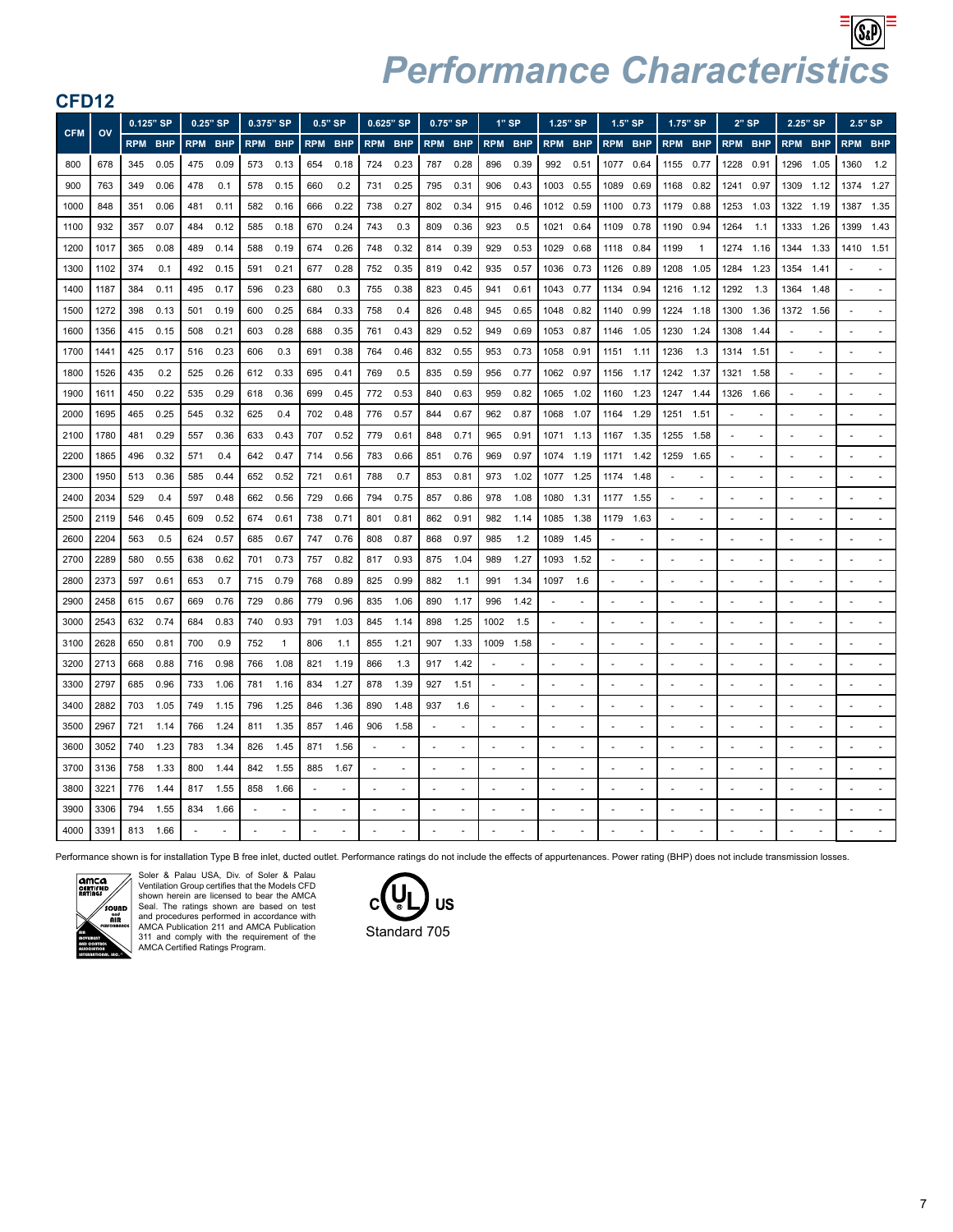| ◡┌⊃        | 10   |            |            |            |             |            |            |            |            |            |            |                |                |                          |                |                          |                          |
|------------|------|------------|------------|------------|-------------|------------|------------|------------|------------|------------|------------|----------------|----------------|--------------------------|----------------|--------------------------|--------------------------|
| <b>CFM</b> | OV   | 0.125" SP  |            |            | $0.25$ " SP |            | 0.375" SP  |            | $0.5"$ SP  |            | 0.625" SP  |                | 0.75" SP       |                          | $1"$ SP        |                          | 1.25" SP                 |
|            |      | <b>RPM</b> | <b>BHP</b> | <b>RPM</b> | <b>BHP</b>  | <b>RPM</b> | <b>BHP</b> | <b>RPM</b> | <b>BHP</b> | <b>RPM</b> | <b>BHP</b> | <b>RPM</b>     | <b>BHP</b>     | <b>RPM</b>               | <b>BHP</b>     | <b>RPM</b>               | <b>BHP</b>               |
| 1700       | 1039 | 283        | 0.11       |            | ٠           |            |            |            | ٠          |            | ٠          |                | ٠              |                          | ä,             |                          |                          |
| 1800       | 1100 | 289        | 0.12       | ä,         | ä,          |            | ä,         |            | ä,         | ٠          | ٠          | ä,             | ä,             |                          | ä,             |                          |                          |
| 1900       | 1161 | 295        | 0.13       |            | -           |            |            |            | ٠          |            | -          |                | ٠              |                          |                |                          |                          |
| 2000       | 1222 | 302        | 0.15       | ÷,         | -           | -          | ٠          | ٠          | ٠          | -          | ٠          | ٠              | ٠              | ٠                        | ٠              |                          |                          |
| 2100       | 1283 | 310        | 0.16       | ٠          | ٠           |            | ٠          | ٠          | ٠          | ä,         | ٠          | ä,             | ٠              |                          |                |                          |                          |
| 2200       | 1345 | 318        | 0.18       | ٠          |             |            |            |            | ٠          |            | ٠          | -              |                |                          |                |                          |                          |
| 2300       | 1406 | 326        | 0.2        | 396        | 0.27        |            |            |            |            |            |            |                |                |                          |                |                          |                          |
| 2400       | 1467 | 335        | 0.22       | 401        | 0.29        | ٠          | -          | -          | -          | -          | -          | ٠              | $\overline{a}$ |                          | $\overline{a}$ |                          |                          |
| 2500       | 1528 | 344        | 0.25       | 406        | 0.31        | ä,         |            | ä,         | ä,         | ÷,         | ä,         | ä,             | ä,             |                          |                |                          |                          |
| 2600       | 1589 | 354        | 0.27       | 412        | 0.34        |            |            |            |            |            |            |                |                |                          |                |                          |                          |
| 2700       | 1650 | 363        | 0.3        | 418        | 0.37        |            |            |            | L,         |            |            | ä,             | ä,             |                          |                |                          |                          |
| 2800       | 1711 | 373        | 0.33       | 425        | 0.4         |            |            |            |            |            | ٠          |                | ٠              |                          |                |                          |                          |
| 2900       | 1772 | 383        | 0.36       | 433        | 0.43        | 489        | 0.52       | 549        | 0.62       | ä,         | ä,         | ä,             | ä,             |                          | ä,             |                          |                          |
| 3000       | 1834 | 393        | 0.4        | 441        | 0.47        | 494        | 0.55       | 551        | 0.65       | ٠          | ٠          | ä,             | ٠              |                          |                |                          |                          |
| 3100       | 1895 | 403        | 0.44       | 449        | 0.5         | 499        | 0.59       | 554        | 0.69       | ٠          | ٠          | ä,             | ٠              |                          | ٠              |                          |                          |
| 3200       | 1956 | 414        | 0.48       | 457        | 0.54        | 505        | 0.62       | 558        | 0.73       |            |            |                | ٠              |                          |                |                          |                          |
| 3300       | 2017 | 424        | 0.52       | 466        | 0.58        | 512        | 0.67       | 562        | 0.77       | 615        | 0.88       | $\overline{a}$ | ٠              | ٠                        | ٠              |                          |                          |
| 3400       | 2078 | 434        | 0.56       | 475        | 0.63        | 519        | 0.71       | 567        | 0.81       | 618        | 0.93       | i,             |                |                          |                |                          |                          |
| 3500       | 2139 | 445        | 0.61       | 484        | 0.68        | 526        | 0.76       | 572        | 0.86       | 621        | 0.98       | 672            | 1.1            | ٠                        |                |                          |                          |
| 3600       | 2200 | 456        | 0.66       | 493        | 0.72        | 534        | 0.81       | 578        | 0.91       | 625        | 1.03       | 674            | 1.15           |                          |                |                          |                          |
| 3700       | 2261 | 466        | 0.71       | 502        | 0.78        | 542        | 0.86       | 584        | 0.96       | 629        | 1.08       | 676            | 1.22           |                          |                |                          |                          |
| 3800       | 2322 | 477        | 0.77       | 512        | 0.83        | 550        | 0.92       | 590        | 1.02       | 634        | 1.14       | 679            | 1.26           | 770                      | 1.54           |                          |                          |
| 3900       | 2384 | 488        | 0.82       | 522        | 0.89        | 558        | 0.98       | 597        | 1.08       | 639        | 1.19       | 683            | 1.33           | 774                      | 1.6            |                          |                          |
| 4000       | 2445 | 499        | 0.88       | 532        | 0.96        | 567        | 1.04       | 604        | 1.14       | 645        | 1.25       | 687            | 1.39           | 775                      | 1.66           |                          |                          |
| 4100       | 2506 | 510        | 0.95       | 541        | 1.02        | 575        | 1.11       | 612        | 1.21       | 651        | 1.32       | 691            | 1.45           | 777                      | 1.73           |                          |                          |
| 4200       | 2567 | 521        | 1.02       | 552        | 1.09        | 585        | 1.17       | 620        | 1.28       | 657        | 1.39       | 696            | 1.52           | 779                      | 1.8            | ä,                       |                          |
| 4300       | 2628 | 532        | 1.09       | 562        | 1.17        | 594        | 1.25       | 628        | 1.35       | 664        | 1.46       | 701            | 1.58           | 781                      | 1.88           |                          |                          |
| 4400       | 2689 | 543        | 1.16       | 572        | 1.24        | 603        | 1.32       | 636        | 1.42       | 671        | 1.54       | 707            | 1.66           | 785                      | 1.96           | 865                      | 2.27                     |
| 4500       | 2750 | 554        | 1.24       | 582        | 1.32        | 612        | 1.4        | 644        | 1.5        | 678        | 1.62       | 713            | 1.74           | 788                      | 2.03           | 867                      | 2.35                     |
| 4600       | 2811 | 565        | 1.31       | 593        | 1.4         | 622        | 1.48       | 653        | 1.59       | 685        | 1.7        | 720            | 1.82           | 792                      | 2.11           | 869                      | 2.43                     |
| 4700       | 2873 | 576        | 1.4        | 603        | 1.48        | 632        | 1.57       | 662        | 1.67       | 693        | 1.79       | 726            | 1.91           | 796                      | 2.2            | 871                      | 2.52                     |
| 4800       | 2934 | 587        | 1.48       | 614        | 1.57        | 641        | 1.66       | 670        | 1.76       | 701        | 1.94       | 733            | 2              | 801                      | 2.28           | 873                      | 2.61                     |
| 4900       | 2995 | 599        | 1.58       | 624        | 1.66        | 651        | 1.75       | 679        | 1.86       | 709        | 2.03       | 740            | 2.1            | 806                      | 2.38           | 876                      | 2.71                     |
| 5000       | 3056 | 610        | 1.67       | 635        | 1.76        | 661        | 1.85       | 689        | 1.95       | 718        | 2.13       | 748            | 2.19           | 812                      | 2.47           | 880                      | 2.81                     |
| 5100       | 3117 | 621        | 1.77       | 645        | 1.86        | 671        | 1.95       | 698        | 2.05       | 726        | 2.23       | 755            | 2.3            | 818                      | 2.58           | 884                      | 2.91                     |
| 5200       | 3178 | 632        | 1.87       | 656        | 1.97        | 681        | 2.05       | 707        | 2.16       | 735        | 2.35       | 763            | 2.4            | 824                      | 2.68           | 888                      | 3.01                     |
| 5300       | 3239 | 644        | 1.98       | 667        | 2.07        | 691        | 2.16       | 717        | 2.27       | 744        | 2.39       | 771            | 2.51           | 830                      | 2.79           | 893                      | 3.12                     |
| 5400       | 3300 | 655        | 2.09       | 678        | 2.19        | 702        | 2.28       | 727        | 2.38       | 753        | 2.5        | 780            | 2.63           | 837                      | 2.91           | 898                      | 3.23                     |
| 5500       | 3361 | 666        | 2.2        | 689        | 2.3         | 712        | 2.4        | 736        | 2.5        | 762        | 2.62       | 788            | 2.75           | 844                      | 3.03           | $\overline{\phantom{a}}$ | $\overline{\phantom{a}}$ |
| 5600       | 3423 | 677        | 2.32       | 699        | 2.42        | 722        | 2.52       | 746        | 2.62       | 771        | 2.74       | 797            | 2.87           | 851                      | 3.15           | $\blacksquare$           | $\overline{\phantom{a}}$ |
| 5700       | 3484 | 689        | 2.44       | 710        | 2.55        | 733        | 2.65       | 756        | 2.75       | 780        | 2.87       | 805            | 3              | $\overline{\phantom{a}}$ |                |                          |                          |
| 5800       | 3545 | 700        | 2.57       | 721        | 2.67        | 743        | 2.78       | 766        | 2.88       | 790        | 3          | 814            | 3.13           | $\overline{\phantom{a}}$ | ÷              | ÷,                       | $\blacksquare$           |

Performance shown is for installation Type B free inlet, ducted outlet. Performance ratings do not include the effects of appurtenances. Power rating (BHP) does not include transmission losses.



Soler & Palau USA, Div. of Soler & Palau Ventilation Group certifies that the Models CFD shown herein are licensed to bear the AMCA Seal. The ratings shown are based on test<br>AMCA Publication 211 and AMCA Publication<br>311 and comply with the requirement of the<br>311 and comply with the requirement of the<br>AMCA Certified Ratings Program.

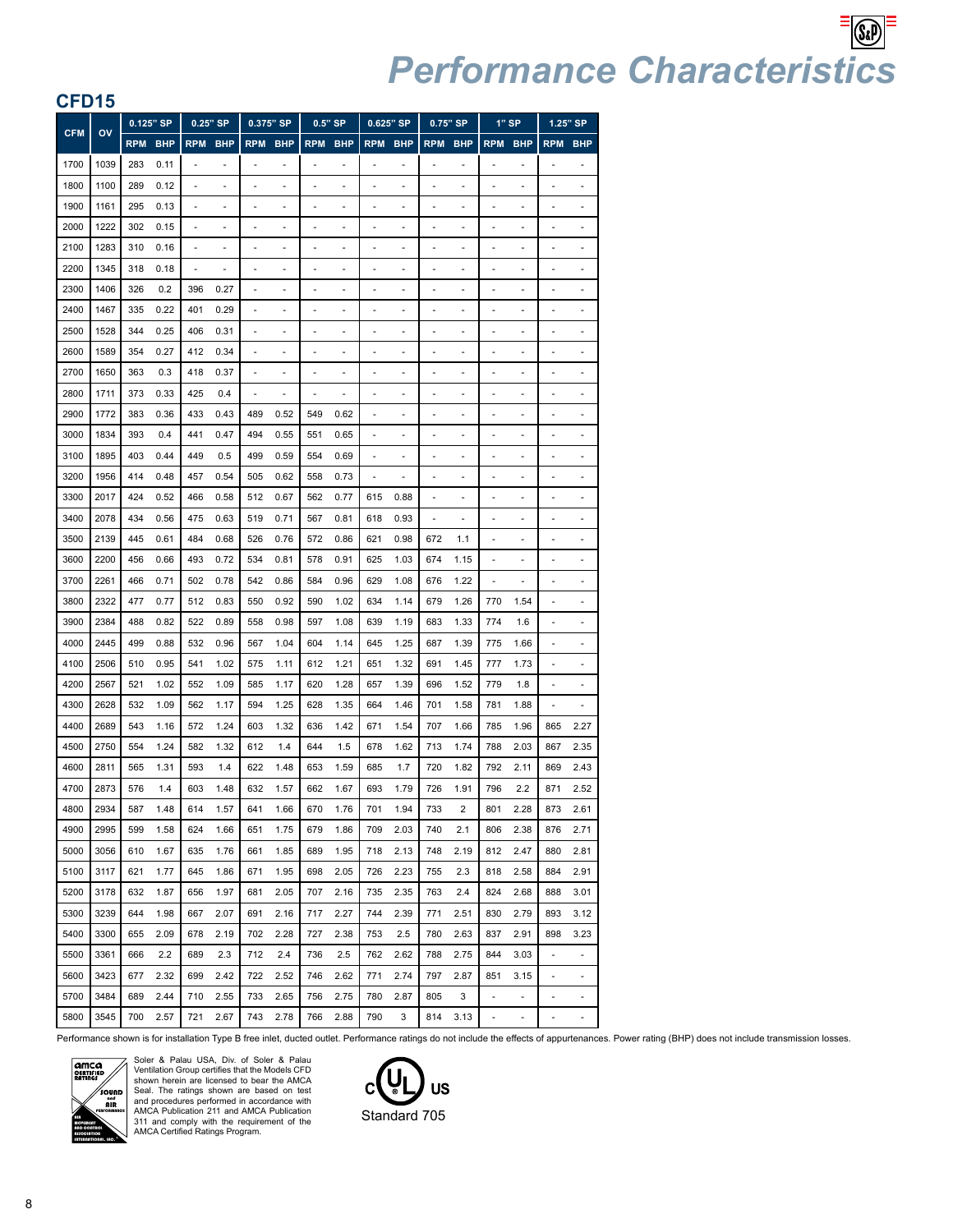$\left|\mathbb{G}\right|$ *Sound Characteristics*

#### **CFD07**

|            |       |      |       |      |       |      | Sound Performance Sones (Inches w.g.) |        |      |      |                |      |     |
|------------|-------|------|-------|------|-------|------|---------------------------------------|--------|------|------|----------------|------|-----|
| <b>RPM</b> | 0.125 | 0.25 | 0.375 | 0.5  | 0.625 | 0.75 | $\mathbf{1}$                          | $1.25$ | 1.5  | 1.75 | 2 <sup>1</sup> | 2.25 | 2.5 |
| 500        | 2     |      |       |      |       |      |                                       |        |      |      |                |      |     |
| 600        | 3.8   |      |       |      |       |      |                                       |        |      |      |                |      |     |
| 700        | 5.5   | 4.3  |       |      |       |      |                                       |        |      |      |                |      |     |
| 800        | 7.4   | 6.2  | 5.3   |      |       |      |                                       |        |      |      |                |      |     |
| 900        | 11.3  | 8.2  | 7.2   | 6.5  |       |      |                                       |        |      |      |                |      |     |
| 1000       | 11.7  | 10.4 | 9.3   | 8.5  | 7.9   |      |                                       |        |      |      |                |      |     |
| 1100       | 13.7  | 12.9 | 11.7  | 10.8 | 10    | 9.4  |                                       |        |      |      |                |      |     |
| 1200       | 27    | 15.9 | 14.3  | 13.3 | 12.5  | 11.8 |                                       |        |      |      |                |      |     |
| 1300       | 31    | 19.9 | 16.8  | 15.6 | 14.8  | 14.1 | 13.3                                  |        |      |      |                |      |     |
| 1400       | 34    | 24   | 19.2  | 18.2 | 17.3  | 16.5 | 15.7                                  |        |      |      |                |      |     |
| 1500       | 37    | 28   | 23    | 21   | 20    | 19.2 | 18.1                                  | 17.6   |      |      |                |      |     |
| 1600       | 39    | 32   | 27    | 23   | 23    | 22   | 21                                    | 20     | 19.6 |      |                |      |     |
| 1700       | 42    | 35   | 31    | 27   | 26    | 25   | 24                                    | 23     | 22   | 22   |                |      |     |
| 1800       | 43    | 38   | 34    | 31   | 29    | 28   | 27                                    | 26     | 25   | 24   | 24             |      |     |
| 1900       | 45    | 41   | 38    | 35   | 33    | 32   | 30                                    | 29     | 28   | 27   | 27             | 26   | 26  |
| 2000       | 47    | 44   | 41    | 39   | 38    | 36   | 34                                    | 32     | 31   | 30   | 30             | 30   | 29  |
| 2100       | 50    | 48   | 46    | 44   | 43    | 41   | 39                                    | 37     | 35   | 34   | 33             | 33   | 32  |
| 2200       | 55    | 53   | 51    | 50   | 48    | 46   | 43                                    | 41     | 39   | 38   | 37             | 36   | 36  |

#### **CFD09**

|            |       |      |       | Sound Performance Sones (Inches w.g.) |       |      |              |      |
|------------|-------|------|-------|---------------------------------------|-------|------|--------------|------|
| <b>RPM</b> | 0.125 | 0.25 | 0.375 | 0.5                                   | 0.625 | 0.75 | $\mathbf{1}$ | 1.25 |
| 400        | 4.4   |      |       |                                       |       |      |              |      |
| 450        | 5.5   |      |       |                                       |       |      |              |      |
| 500        | 6.8   |      |       |                                       |       |      |              |      |
| 550        | 8.3   | 8.1  |       |                                       |       |      |              |      |
| 600        | 10    | 9.4  |       |                                       |       |      |              |      |
| 650        | 12.2  | 11.5 |       |                                       |       |      |              |      |
| 700        | 14.4  | 13.8 | 13.4  |                                       |       |      |              |      |
| 750        | 16.8  | 16.2 | 15.6  |                                       |       |      |              |      |
| 800        | 19.1  | 18.6 | 18    | 17.8                                  |       |      |              |      |
| 850        | 21    | 21   | 20    | 20                                    | 20    |      |              |      |
| 900        | 24    | 23   | 23    | 23                                    | 22    |      |              |      |
| 950        | 26    | 26   | 26    | 25                                    | 25    |      |              |      |
| 1000       | 29    | 29   | 29    | 28                                    | 28    | 28   |              |      |
| 1050       | 32    | 32   | 32    | 31                                    | 31    | 31   |              |      |
| 1100       | 35    | 35   | 34    | 34                                    | 34    | 33   |              |      |
| 1150       | 37    | 37   | 37    | 36                                    | 36    | 36   | 36           |      |
| 1200       | 40    | 40   | 39    | 39                                    | 39    | 39   | 38           |      |
| 1250       | 43    | 43   | 42    | 42                                    | 42    | 41   | 41           | 41   |
| 1300       | 47    | 46   | 46    | 45                                    | 45    | 44   | 44           | 43   |



Soler & Palau USA, Div. of Soler & Palau Ventilation Group certifies that the Models CFD shown herein are licensed to bear the AMCA Seal. The ratings shown are based on test and procedures performed in accordance with AMCA Publication 211 and AMCA Publication 311 and comply with the requirement of the AMCA Certified Ratings Program.

The sound ratings shown are in loudness values in fan sones at 1.5 m (5 ft) in a hemispherical free field calculated per AMCA International Standard 301. Values shown are for Installation type B: free inlet hemispherical sone levels.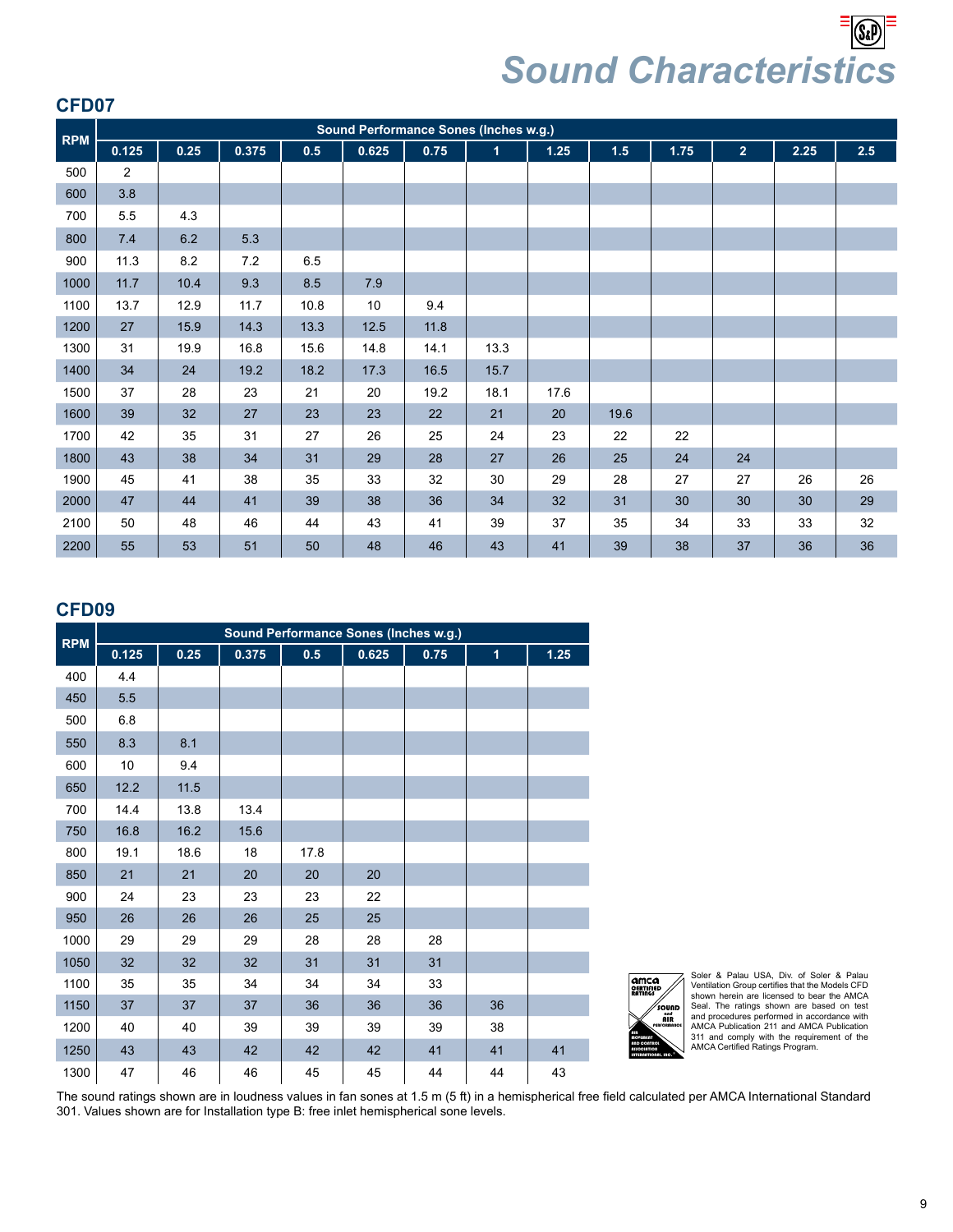*Sound Characteristics*

|--|

| <b>RPM</b> |       |      |         |      |       |        | Sound Performance Sones (Inches w.g.) |      |      |      |                |      |     |
|------------|-------|------|---------|------|-------|--------|---------------------------------------|------|------|------|----------------|------|-----|
|            | 0.125 | 0.25 | 0.375   | 0.5  | 0.625 | 0.75   | $\overline{1}$                        | 1.25 | 1.5  | 1.75 | 2 <sup>1</sup> | 2.25 | 2.5 |
| 400        | 2.7   |      |         |      |       |        |                                       |      |      |      |                |      |     |
| 450        | 4.4   |      |         |      |       |        |                                       |      |      |      |                |      |     |
| 500        | 6     | 3.1  |         |      |       |        |                                       |      |      |      |                |      |     |
| 550        | 7.6   | 4.8  |         |      |       |        |                                       |      |      |      |                |      |     |
| 600        | 9.3   | 6.7  | 4.6     |      |       |        |                                       |      |      |      |                |      |     |
| 650        | 11    | 8.8  | $6.2\,$ |      |       |        |                                       |      |      |      |                |      |     |
| 700        | 12.8  | 10.7 | 8       | 6.2  |       |        |                                       |      |      |      |                |      |     |
| 750        | 14.4  | 12.5 | 10.2    | 7.8  | 6.9   |        |                                       |      |      |      |                |      |     |
| 800        | 16.2  | 14.4 | 12.5    | 9.9  | 7.9   |        |                                       |      |      |      |                |      |     |
| 850        | 18    | 16.4 | 14.5    | 12.2 | 9.9   | 8.6    |                                       |      |      |      |                |      |     |
| 900        | 19.8  | 18.5 | 16.6    | 14.6 | 12.2  | 10.2   |                                       |      |      |      |                |      |     |
| 950        | 22    | 21   | 18.8    | 17.1 | 14.7  | 12.5   |                                       |      |      |      |                |      |     |
| 1000       | 24    | 23   | 21      | 19.3 | 17.3  | 15     | 11.5                                  |      |      |      |                |      |     |
| 1050       | 26    | 25   | 23      | 21   | 20    | 17.6   | 13.8                                  |      |      |      |                |      |     |
| 1100       | 28    | 27   | 25      | 24   | 22    | $20\,$ | 16.2                                  | 13.7 |      |      |                |      |     |
| 1150       | 30    | 29   | 28      | 26   | 25    | 23     | 18.9                                  | 15.7 |      |      |                |      |     |
| 1200       | 32    | 31   | 30      | 29   | 27    | 26     | 22                                    | 18.3 | 16.2 |      |                |      |     |
| 1250       | 34    | 33   | 32      | 31   | 29    | 28     | 25                                    | 21   | 18.1 |      |                |      |     |
| 1300       | 37    | 36   | 35      | 34   | 32    | 30     | 28                                    | 24   | 21   | 18.7 |                |      |     |
| 1350       | 39    | 38   | 37      | 36   | 35    | 33     | 30                                    | 26   | 23   | 20   | 19.8           |      |     |
| 1400       | 42    | 41   | 40      | 39   | 37    | 36     | 33                                    | 30   | 26   | 23   | 21             |      |     |
| 1450       | 44    | 43   | 42      | 42   | 40    | 39     | 36                                    | 33   | 29   | 26   | 23             | 22   | 22  |
| 1500       | 47    | 46   | 45      | 44   | 43    | 42     | 38                                    | 36   | 32   | 29   | 26             | 24   | 24  |
| 1550       | 50    | 49   | 48      | 47   | 46    | 45     | 41                                    | 39   | 35   | 32   | 29             | 27   | 25  |
| 1600       | 53    | 52   | 51      | 50   | 49    | 48     | 45                                    | 42   | 39   | 35   | 32             | 30   | 27  |

The sound ratings shown are in loudness values in fan sones at 1.5 m (5 ft) in a hemispherical free field calculated per AMCA International Standard 301. Values shown are for Installation type B: free inlet hemispherical sone levels.



Soler & Palau USA, Div. of Soler & Palau Ventilation Group certifies that the Models CFD shown herein are licensed to bear the AMCA<br>Seal. The ratings shown are based on test<br>and procedures performed in accordance with<br>AMCA Publication 211 and AMCA Publication<br>311 and comply with the requirement of the<br>AMCA Cer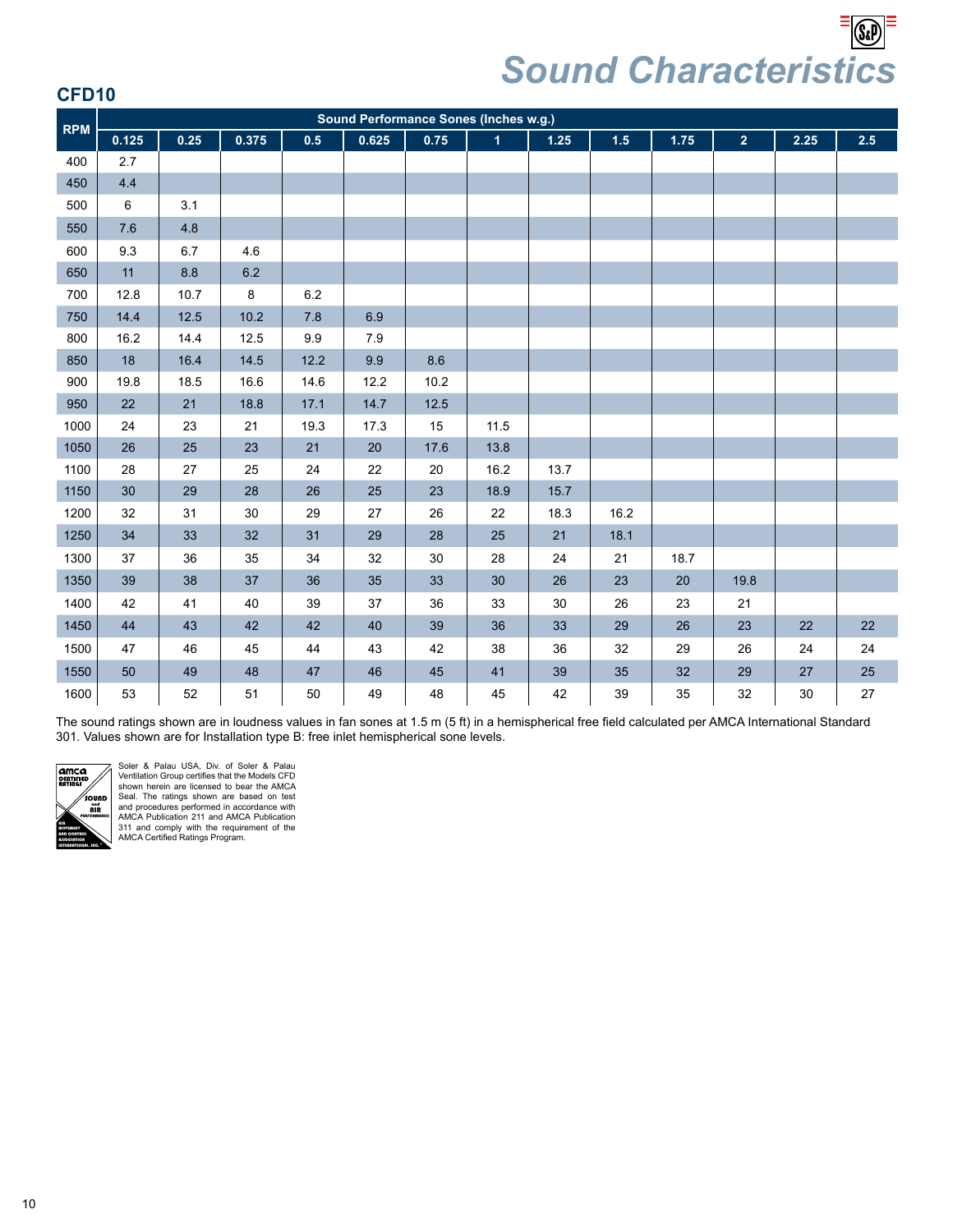*Sound Characteristics*

#### **CFD12**

| <b>RPM</b> |       |                |       |      |       |      | <b>Sound Performance Sones (Inches w.g.)</b> |      |      |      |                |      |         |
|------------|-------|----------------|-------|------|-------|------|----------------------------------------------|------|------|------|----------------|------|---------|
|            | 0.125 | 0.25           | 0.375 | 0.5  | 0.625 | 0.75 | $\mathbf{1}$                                 | 1.25 | 1.5  | 1.75 | 2 <sup>1</sup> | 2.25 | $2.5\,$ |
| 400        | 3.9   |                |       |      |       |      |                                              |      |      |      |                |      |         |
| 450        | 5.3   | $\overline{4}$ |       |      |       |      |                                              |      |      |      |                |      |         |
| 500        | 6.8   | 5.4            | 4.4   |      |       |      |                                              |      |      |      |                |      |         |
| 550        | 8.6   | 6.9            | 5.9   |      |       |      |                                              |      |      |      |                |      |         |
| 600        | 10.5  | 8.6            | 7.4   | 6.6  |       |      |                                              |      |      |      |                |      |         |
| 650        | 12.6  | 10.5           | 9.1   | 8.2  | 7.4   |      |                                              |      |      |      |                |      |         |
| 700        | 14.7  | 12.6           | 11    | 9.9  | 9.2   | 8.4  |                                              |      |      |      |                |      |         |
| 750        | 16.8  | 14.9           | 13    | 11.7 | 10.8  | 10   |                                              |      |      |      |                |      |         |
| 800        | 18.9  | 17.2           | 15.2  | 13.7 | 12.6  | 11.7 | 10.2                                         |      |      |      |                |      |         |
| 850        | 21    | 19.4           | 17.5  | 15.8 | 14.7  | 13.7 | 12                                           | 10.4 |      |      |                |      |         |
| 900        | 23    | 22             | 19.9  | 18.2 | 16.8  | 15.8 | 14                                           | 12.5 |      |      |                |      |         |
| 950        | 26    | 24             | 22    | 21   | 19.1  | 18   | 16.1                                         | 14.6 |      |      |                |      |         |
| 1000       | 28    | 27             | 25    | 23   | 22    | 20   | 18.4                                         | 16.7 | 15.3 |      |                |      |         |
| 1050       | 31    | 29             | 28    | 26   | 24    | 23   | 21                                           | 19   | 17.4 | 16.1 |                |      |         |
| 1100       | 33    | 32             | 30    | 29   | 27    | 25   | 23                                           | 21   | 19.8 | 18.4 |                |      |         |
| 1150       | 36    | 34             | 33    | 32   | 30    | 28   | 25                                           | 24   | 22   | 21   | 19.6           |      |         |
| 1200       | 39    | 37             | 36    | 35   | 33    | 31   | 28                                           | 26   | 25   | 23   | 22             | 21   |         |
| 1250       | 42    | 41             | 39    | 38   | 36    | 34   | 31                                           | 29   | 27   | 26   | 24             | 23   | 22      |
| 1300       | 45    | 44             | 42    | 41   | 40    | 38   | 34                                           | 32   | 30   | 28   | 27             | 26   | 25      |
| 1350       | 49    | 47             | 46    | 44   | 43    | 41   | 38                                           | 35   | 33   | 31   | 30             | 28   | 27      |
| 1400       | 52    | 51             | 49    | 48   | 47    | 45   | 41                                           | 39   | 36   | 34   | 33             | 31   | 30      |

#### **CFD15**

| <b>RPM</b> | Sound Performance Sones (Inches w.g.) |      |       |      |       |      |              |        |
|------------|---------------------------------------|------|-------|------|-------|------|--------------|--------|
|            | 0.125                                 | 0.25 | 0.375 | 0.5  | 0.625 | 0.75 | $\mathbf{1}$ | $1.25$ |
| 300        | 3.8                                   |      |       |      |       |      |              |        |
| 350        | 5.5                                   |      |       |      |       |      |              |        |
| 400        | 7.5                                   | 6.3  |       |      |       |      |              |        |
| 450        | 9.6                                   | 8.3  |       |      |       |      |              |        |
| 500        | 11.9                                  | 10.7 | 9.6   |      |       |      |              |        |
| 550        | 14.3                                  | 13.2 | 12.1  | 11.3 |       |      |              |        |
| 600        | 17                                    | 15.8 | 14.8  | 13.9 | 13.1  |      |              |        |
| 650        | 19.5                                  | 18.4 | 17.4  | 16.5 | 15.6  |      |              |        |
| 700        | 22                                    | 21   | 20    | 19.2 | 18.3  | 17.5 |              |        |
| 750        | 25                                    | 24   | 23    | 22   | 21    | 20   | 18.7         |        |
| 800        | 28                                    | 27   | 26    | 25   | 24    | 23   | 22           | 20     |
| 850        | 31                                    | 30   | 29    | 28   | 27    | 26   | 25           | 23     |
| 900        | 34                                    | 33   | 33    | 32   | 31    | 30   | 28           | 27     |
| 950        | 38                                    | 37   | 36    | 35   | 35    | 34   | 32           | 31     |
| 1000       | 42                                    | 41   | 40    | 40   | 39    | 38   | 36           | 35     |
| 1050       | 47                                    | 46   | 45    | 44   | 43    | 42   | 41           | 39     |
| 1100       | 51                                    | 50   | 50    | 49   | 48    | 47   | 46           | 44     |
| 1150       | 56                                    | 56   | 55    | 54   | 53    | 52   | 51           | 49     |
| 1200       | 62                                    | 61   | 60    | 59   | 58    | 58   | 56           | 55     |
| 1250       | 66                                    | 65   | 64    | 63   | 63    | 62   | 60           | 59     |
| 1300       | 70                                    | 69   | 69    | 68   | 67    | 66   | 65           | 63     |

The sound ratings shown are in loudness values in fan sones at 1.5 m (5 ft) in a hemispherical free field calculated per AMCA International Standard 301. Values shown are for Installation type B: free inlet hemispherical sone levels.



Soler & Palau USA, Div. of Soler & Palau Ventilation Group certifies that the Models CFD shown herein are licensed to bear the AMCA Seal. The ratings shown are based on test and procedures performed in accordance with AMCA Publication 211 and AMCA Publication 311 and comply with the requirement of the AMCA Certified Ratings Program.